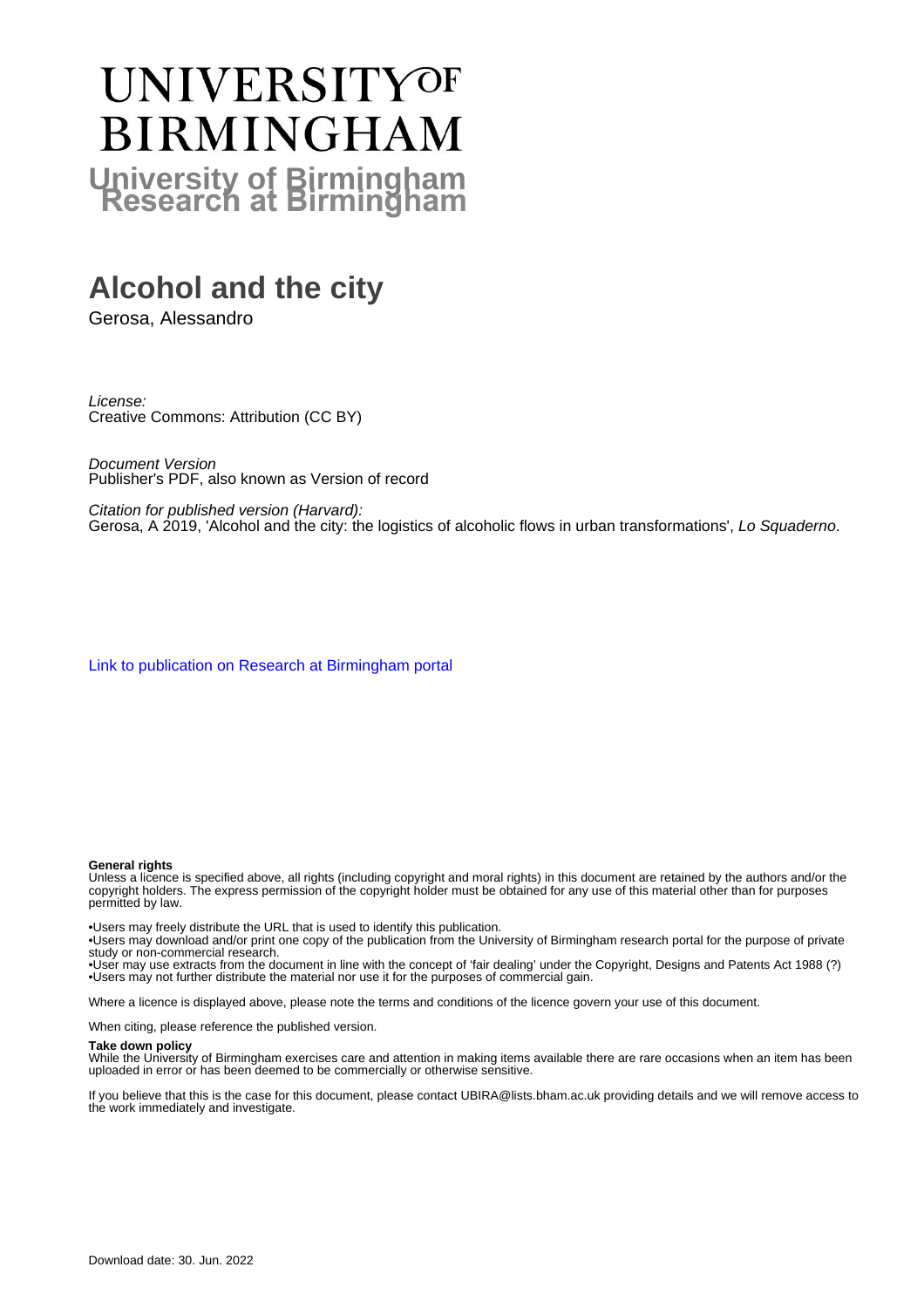# Alcohol and the city The logistics of alcoholic flows in urban transformations

### Alessandro Gerosa

#### Introduction

NoLo, an acronym for 'North of Loreto'. is the way a semi-peripheral area of Milan has been recently renamed by a group of new inhabitants, middle-class students or workers between the thirties and the forties attracted by affordable rents that triggered an upscaling process in an area with a previously bad reputation (Novak & Andriola, 2008). Due to this sudden transformation two co-existent stratified visibilities are still visible (Brighenti, 2010): the first is that of an unsafe neighbourhood devoured by urban blight, threatened by drunken people that when the sun goes down swarm through the streets bringing alcoholism and drug addiction; the other is that of a growing trendy scene of cool bars serving craft beers and cocktails. Alcohol, with its containments, leaks and overflows is a protagonist of both visibilities with two evident, opposite directions: in the first it is an intoxicating poison, in the second a 'liquid pleasure' (Burnett, 2001). This can be exemplified from the following notes, taken during a meeting concerning the plan for creating a Urban Commercial District [DUC] in the area:

Representatives from more than thirty neighbourhood shops and associations are seated in circle. In few minutes, the debate becomes monopolised by a discussion over migrants' shops, and alcohol. For the delegate of the merchants' association, they constitute the main problem for the neighbourhood as they sell cheap alcohol underhand all night long. The main category to adverse this representation is composed by other alcohol retailers, owners of hipster bars: one says that he talked with an illegal vendor that now stopped selling alcohol after midnight, others illustrate good experiences with them. When this debate stops, the discussion becomes focused on the best strategy for the area to be recognised as DUC: the cool bars are now mentioned as the main resources to rely upon, and they take the lead when a "control room" is formed to pursue the next steps. In this brief article I will start analysing the empirical case of NoLo. Then, based on the preliminary findings, I will advance a conceptual framework, using alcoholic flows as analytic lens to read urban transformations and inequalities.

## Channelling, dosing, and leaks in NoLo

'In the end, all this movement started from the desire to drink a beer together without having to go elsewhere'. This is how Lia, an inhabitant, explained me NoLo essence. Alcohol was previously available in the area, but as a 'disreputable pleasure' (OMalley 2004), under the guise of a cheap and rough liquid. What lacked was a local scene capable of channelling alcoholic flows into an aestheticising circuit to be transformed and poured to become resonant with the upscale taste of new consumers.

The low rents of commercial spaces and the recent internal migrants (distinct from previous foreign

Alessandro Gerosa is PhD Candidate in Sociology and Methodology of Social Research at the University of Milan. His main research interests are creative economy, innovative micro-entrepreneurs in food and beverage businesses, their impact on urban transformations and the production and consumption of omnivorous taste. He is also a passionate practitioner of digital methods.

[alessandro.gerosa@unimi.it](mailto:alessandro.gerosa@unimi.it)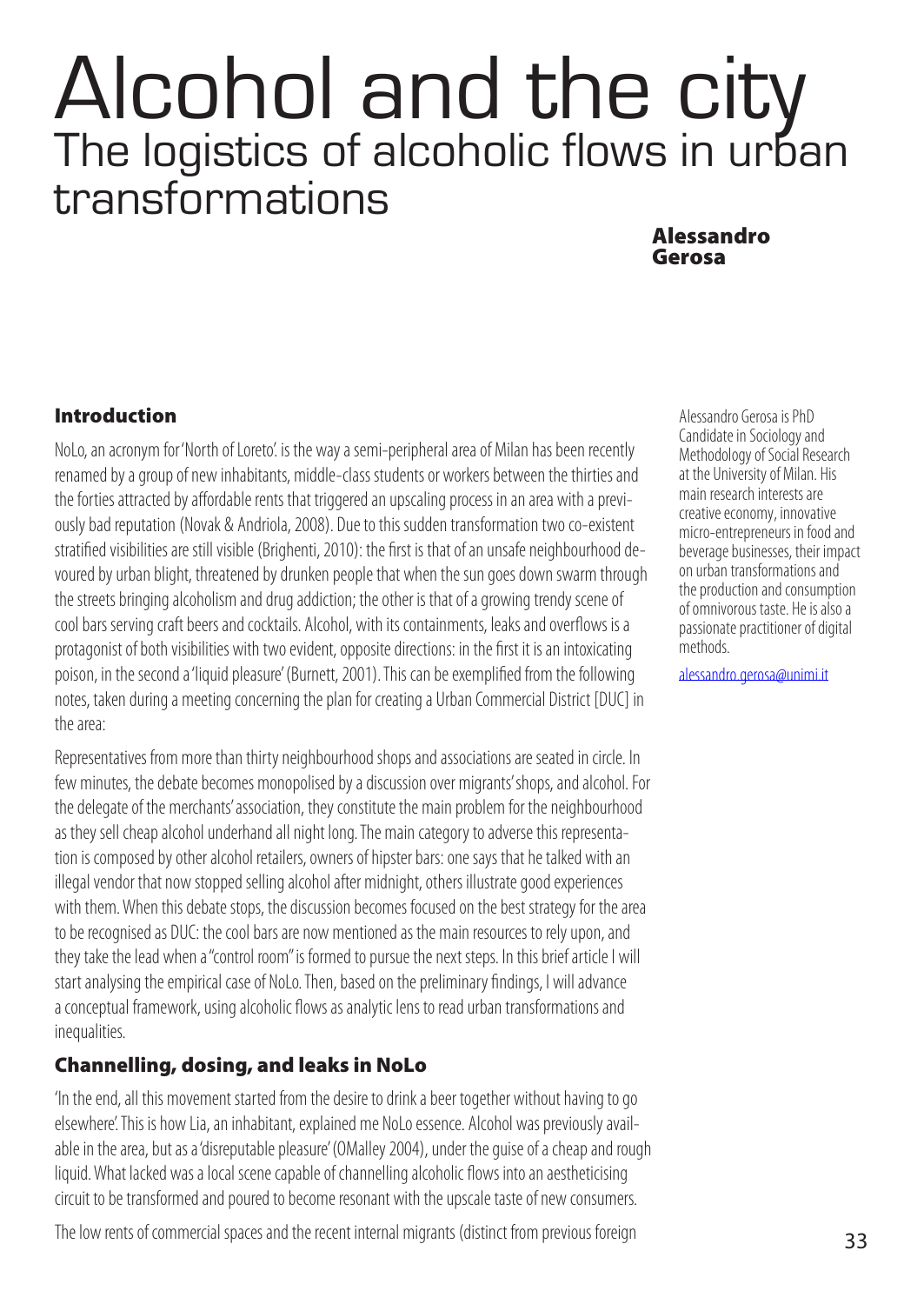migrants) created the conditions for the development of what I propose to define as a localised logistics of containment, channelling, and dosing of alcoholic flows.

This process did not happen as entirely planned from above or spontaneously from below: it was a mix of the two, with owners of commercial spaces starting to consider more convenient to rent these spaces rather than leaving them unused, and mostly young micro-entrepreneurs seizing the opportunity. The first new 'hipster bar' opened in January 2016, selling craft beers and cocktails with immediate success: in the following months, many bars opened in vacant spaces while existing

*Alcohol, with its containments, leaks and overflowings is a protagonist of both visibilities with two evident, opposite directions: in the first it is an intoxicating poison, in the second a 'liquid pleasure'*

ones refurbished their interior and/ or name to become part of the expanding circuit.

To optimise its logistics, both externally and internally, some expedients were taken. For example, to gain visual predominance over those of the 'degraded' neighbourhood, the

bars clustered tightly in a small area: while NoLo refers to a wider area, the new commercial venues grouped alongside two short streets and a small roundabout. An internal optimisation can also be observed, allowing bars to coexist symbiotically as each of them occupies a distinctive niche, focusing on a singular product or atmosphere: walking by the two streets and square composing 'NoLo alcoholic circuit' in few minutes a wanderer will pass by one bar tailored for a LGBTO+ clientele, another specialised in multi-ethnic happy hours, the perfect one to sip organic wine, the best where to drink a refined cocktail, and so on. This way everyone benefits from the positive externalities of the network, without harsh intra-competition.

Alcohol is the protagonist of this process: aptly transformed and altered, it becomes the defining feature of bars, that can take part in the circuit depending on the quality of their alcoholic offer. This manipulation is not only physical, but cultural too: as another inhabitant told me referring to a pub that remained excluded from NoLo circuit: 'it is not a matter of the products served, but of the atmosphere you experience'. The double identity of bartenders as both manual and cultural workers here becomes evident: they do not only need to craft the cocktail in itself (or to spill craft beer), but also to 'culturally' craft them to match the taste and ethos of consumers in coherence with the other bars composing the circuit, while also resonating with the genius loci of the area. Lodo, an owner and bartender of one of the bars, performed this task elaborating part of the cocktails on the menu as 'stories', inspired from experiences with customers and people of the neighbourhood; Lao, another bar-owner, expressed this necessity by stating that 'You need to adapt your style: to open a hyper-chic bar here would be madness, this is a popular zone, where you need a warm, not cold, welcome'.

Alcohol agency is also evident as binder of the bars to their environment, in its attractive function of facilitator of new connections for entrant inhabitants and to the development of a collective community identity. However, the process of transformation of alcohol from disreputable to respectable pleasure is not absolute: leaks always stream at the margins of established circuits. In NoLo, migrant groceries and small shops continue to sell underhand cheap alcohol to those unable to afford the refined drinks, lacking the cultural capital to enjoy them, or simply refusing to do so. If the ideal type of cool bar's refined alcohol is the cocktail assembled by the mixologist, or the craft IPA, the ideal type of this other kind of alcohol is the Moretti double-sized beer bottle.

These alcoholic leaks have a function too: they allow lower-class inhabitants to enjoy the pleasures of inebriation and thrill during leisure, but the downside of their low price and high accessibility is that their sources are small shops unequipped of internal spaces and toilets.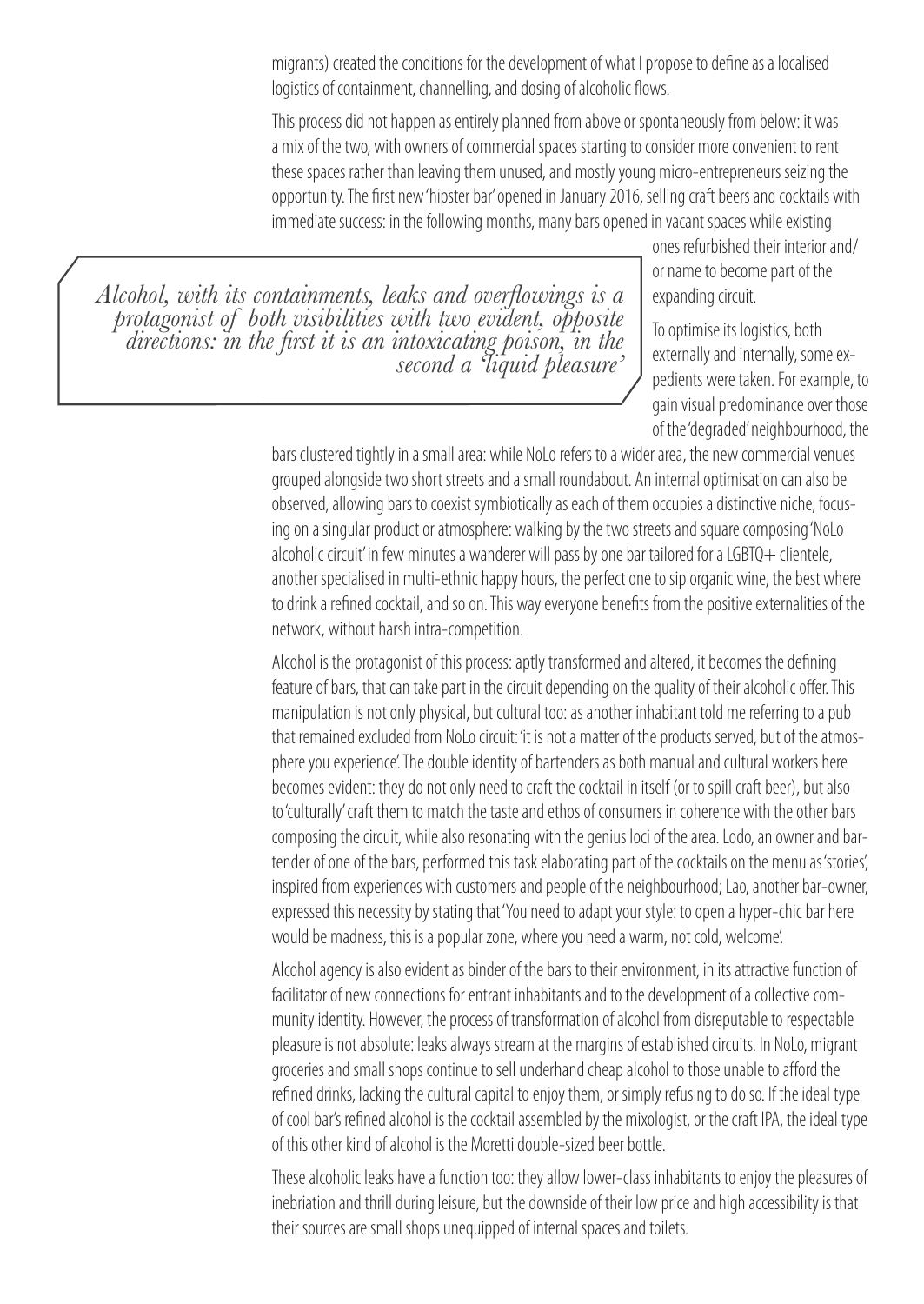It is in these situations that alcohol shows its historic and 'original' characterisation of liquid bearer of sensorial attacks against established notions of decorum, due to its overflowing nature: alcohol is usually consumed for its positive sensorial effects, but at the same time it tends to overflow over the environment in the form of urine on walls and doors, vomit, night-time noises and quarrels. Therefore, the above outlined processes of channelling and dosing of alcoholic flows in NoLo are not only finalised to refine alcohol to the upscale aesthetics and taste of new inhabitants, but also to control and curb the overflowing externalities of alcohol that constitute an attack to decorum, leaving at the same time intact its quality of pleasant liquid for the palate of customers of the socially accepted nightlife economy. In this sense, my suggested notion of logistics of alcoholic flows not only refer to the entire range of operations that allow the aestheticisation process to take place and to function efficiently over time, but also to the governance of alcoholic flows that prevent their overflowing nature to erupt and reveal itself in the urban fabric.

This governance process can be empirically observed in the reaction that occurs when it fails, and alcoholic overflows concentrate in small areas. In other words, when alcoholic threat to decorum becomes again visible and under media spotlight, as for instance happened in a small public garden in NoLo. An easily accessible area within the urban fabric, in a zone otherwise devoid of squares, the *Transiti* small garden became an easy meeting place for people that bought alcohol at the shops and then consumed it there. Problems followed, linked to night-time noise, fights, and drug dealing. After vast media coverage and inhabitants' protests, the local administration decided to close the garden with an iron fence to prevent people from gathering there and 'disreputable' alcohol to clot in a single space.

The two populations are not necessarily in conflict: the multicultural neighbourhood identity is part of the allure for new inhabitants, often possessing an open attitude toward migrants: when asked why she was so attached to NoLo, Cinzia, another bartender of the area answered that 'Milan is usually a cold city, but here this multiculturalism, this thing that there are many young people from the north, south, foreigners, gives me a great desire to be together'. Conversely, people drinking cheap alcohol can appreciate hipster bars and urban regeneration. Miguel, a local inhabitant living next to an 'hipster bar', explained that he does not hang out at that bar because he does not want to spend 7 or  $8 \in$  for a cocktail and usually buys beers from groceries, but he is happy that it opened because it helped to re-qualify the road and limit alcoholism, a serious issue in the area, as did a couple of Arab shops too that do not sell alcoholic drinks for religious reasons. Nevertheless, in the eyes of public opinion, depending on whether it spills from the circuit's faucets or from the marginal leaks, alcohol becomes a cool pleasure for respectable people or a disreputable pleasure for urban blighters. Applied to urban toponymy, it divides what is perceived as 'trendy NoLo district' from the 'dangerous Via Padova'.

### The logistics of alcoholic flows as analytic lenses to read urban transformations

Existing literature has already analysed alcohol as a liquid with an agency (Barua, 2013) and has focused on its contentious history as disreputable pleasure to look at class and power relations (Rorabaugh, 1979, p. 176). With this brief contribution, from empirical findings in the new Milanese area labelled as NoLo I suggested the usefulness to consider alcohol as a 'vibrant matter' (Bennett, 2009) in the field of urban studies, so as to look at the *ad hoc* configurations of human and nonhuman forces at work in nightlife entertainment economic circuits. To comply with this task, I suggested that it is the logistics of alcoholic flows, their containment, channelling, dosing through regulated faucets as well as that the governance of their overflowing nature that the researcher should look at, insofar as such logistics could be considered one of the hidden infrastructures beneath the construction of